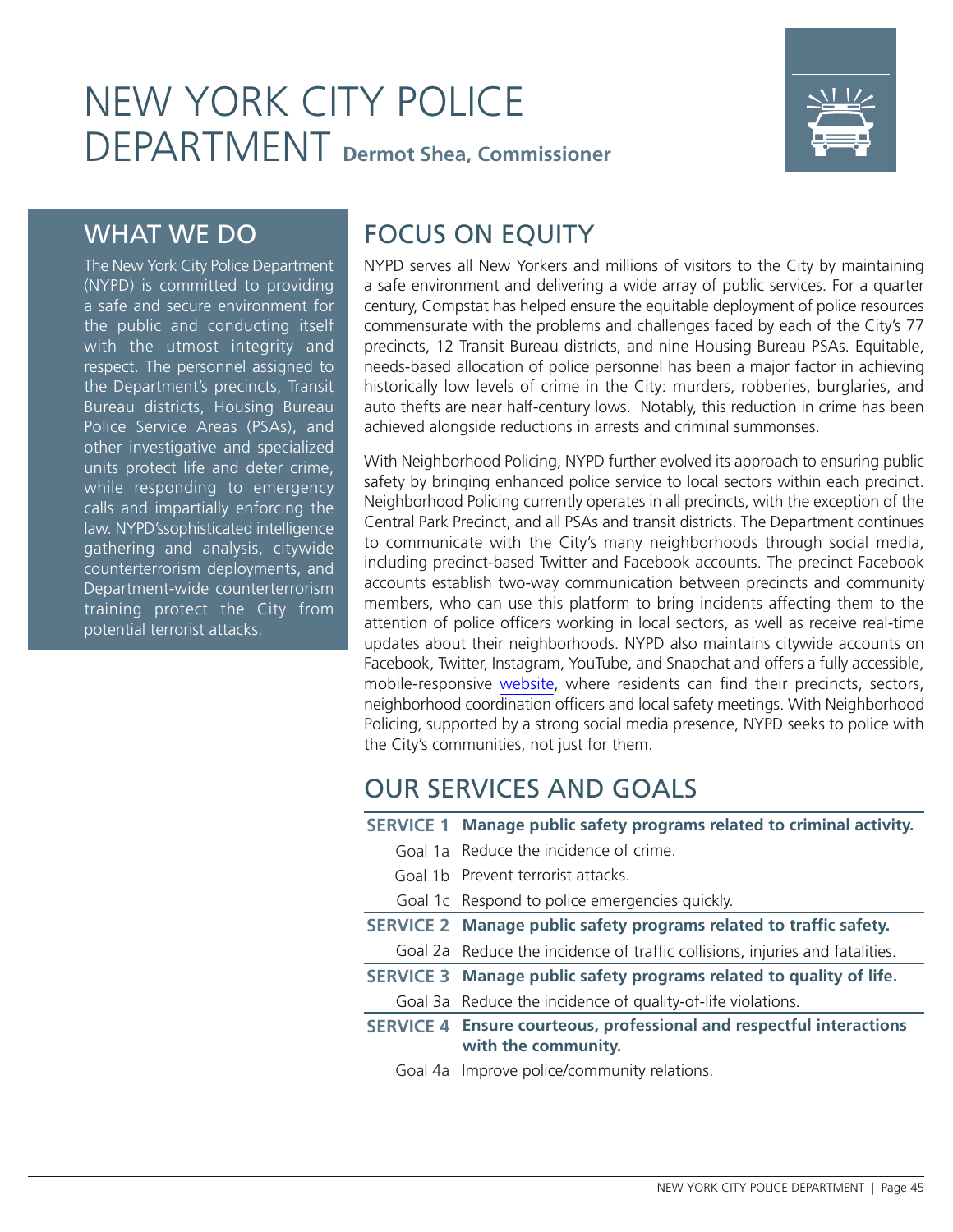### HOW WE PERFORMED

- Among the 10 largest U.S. cities that reported total index crime statistics to the FBI in calendar year 2018, New York City remains the safest large city with the lowest rate of crime per capita.
- Overall major felony crime increased slightly by 3.3 percent in the first four months of Fiscal 2020, as compared to the first four months of Fiscal 2019. This increase was driven by a 12.3 percent increase in robberies, a 5.5 percent increase in felonious assaults, and a 2.2 percent increase in grand larcenies, and offset by a 7.1 percent decrease in burglaries and 2.2 percent decrease in forcible rape.
- Major felony crime in housing developments increased 11.5 percent, after significant year-over-year declines in Fiscal 2018 and Fiscal 2019.
- Crimes related to domestic violence increased in the Fiscal 2020 reporting period, following year-over-year growth between Fiscal 2018 and 2019. NYPD anticipates that an increasing willingness to report on the part of victims, as well as the Department's focus on survivor sensitive outreach, contributes to the growing number of crimes being reported.
- In the first four months of Fiscal 2020, the incidence of major felonies in schools decreased by 19.1 percent, and other criminal categories in schools decreased by 17.4 percent when compared to the first four months of Fiscal 2019. The decline in non-felony arrests can be attributed to a June 2019 Memorandum of Understanding between NYPD and the Department of Education that encourages schools to seek other forms of discipline for minor infractions other than arrest in order to divert students away from contact with the criminal justice system.
- The number of gang motivated incidents increased to 237 in the Fiscal 2020 reporting period compared to 136 the prior year. By expanding its precision policing capabilities, NYPD has improved its capacity to correctly identify incidents as gang related.
- Narcotics arrests declined 25.7 percent from 9,286 to 6,902 in the first four months of Fiscal 2020, following several years of decline. This trend is in line with NYPD's prioritization of felony level narcotics arrests over lower level narcotics offenses, which have declined by 35 percent.
- Juvenile arrests for major felonies increased 131.2 percent due to the phased nature of the implementation of the Raise the Age law. The law mandates that beginning October 1, 2018, 16 old arrestees were considered to be juvenile, not adult offenders, and commencing October 1, 2019, 17 year old arrestees were also counted as juvenile offenders. The Fiscal 2019 reporting period only accounted for one month of the inclusion of 16 year old arrestees, while the Fiscal 2020 included all 16 year old arrestees, and one month of 17 year old arrestees.
- Average response times to all crimes in progress, critical crimes in progress, and serious crimes in progress were longer in the first four months of Fiscal 2020 compared to the same period in Fiscal 2019, increasing by 65, 17, and 57 seconds respectively. Response times can vary due to a number of factors including congestion and construction.
- In the first four months of Fiscal 2020, there were 29 traffic fatalities involving motorists/passengers, six fewer than during the Fiscal 2019 reporting period. There were 48 traffic fatalities involving bicyclists/pedestrians, 10 more compared to the same period of Fiscal 2019.
- Enforcement actions pertinent to traffic fatalities have increased: there was a 46.8 percent increase in summonses issued to motorists who failed to yield to a pedestrian or bicyclist; summonses issued to vehicles parked in a bike lane have increased 14.4 percent; and summonses issued for operating vehicles in a bike lane have increased 247.0 percent. Overall, however, the total number of moving violation summonses issued decreased by 6.9 percent, and the number of summonses issued for hazardous violations decreased by 6.8 percent, when compared to the first four months of Fiscal 2019.
- In the first four months of Fiscal 2020, the total number of Quality-of-Life Summonses decreased by 16.9 percent when compared to the first four months of Fiscal 2019. The number of summonses issued has declined for a number of years due to Community Policing's renewed focused on building community trust.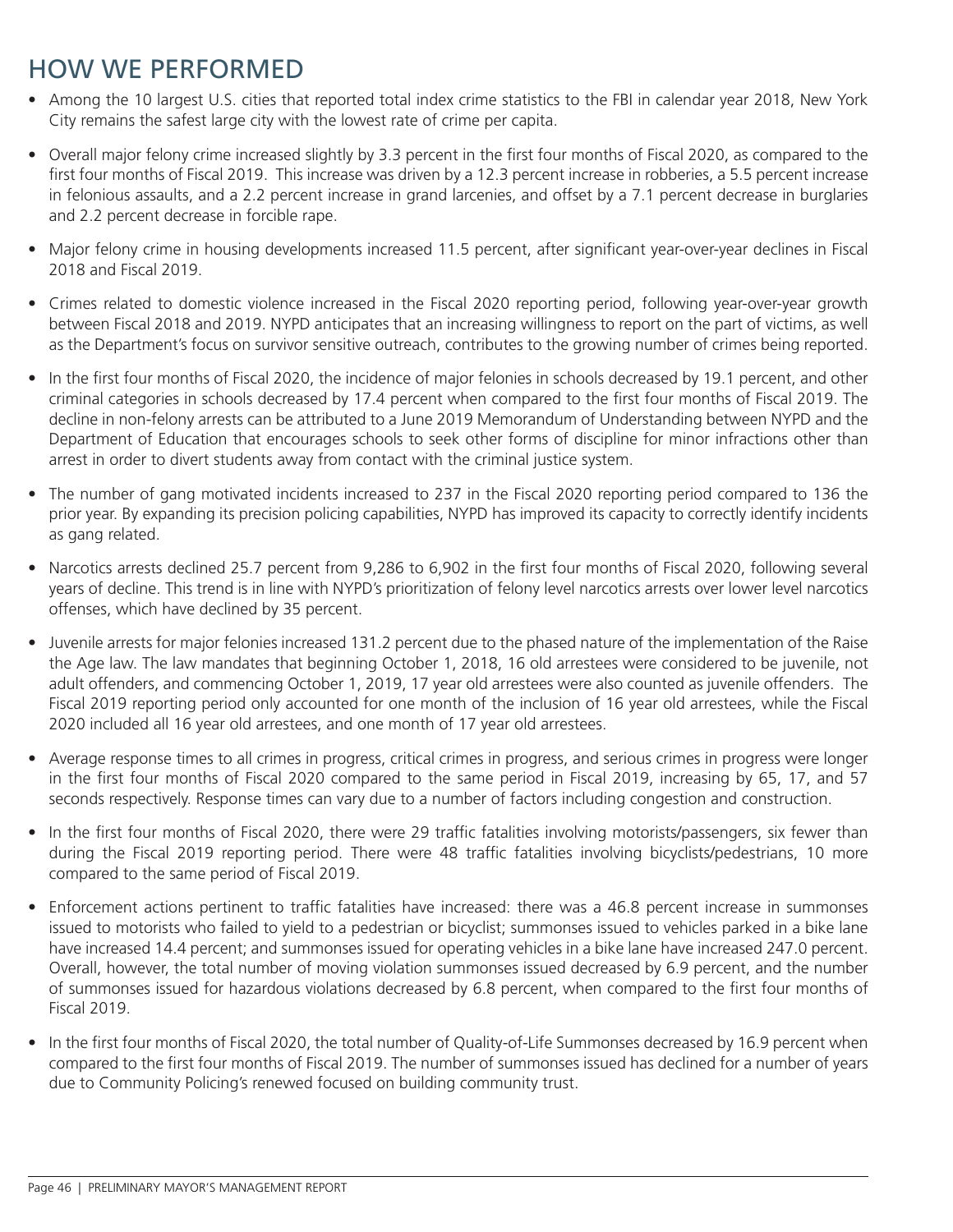### SERVICE 1 **Manage public safety programs related to criminal activity.**

Goal 1a Reduce the incidence of crime.

|                                                                                       | Actual         |              |                | Target      |             | 4-Month Actual |              |  |  |
|---------------------------------------------------------------------------------------|----------------|--------------|----------------|-------------|-------------|----------------|--------------|--|--|
| Performance Indicators                                                                | <b>FY17</b>    | <b>FY18</b>  | <b>FY19</b>    | <b>FY20</b> | <b>FY21</b> | <b>FY19</b>    | <b>FY20</b>  |  |  |
| ★ Major felony crime                                                                  | 98,991         | 95,868       | 93,631         | ⇩           | ⇩           | 33,974         | 35,095       |  |  |
| $\star$ – Murder and non-negligent manslaughter                                       | 300            | 303          | 278            | ⇩           | ⇩           | 98             | 127          |  |  |
| $\star$ – Forcible rape                                                               | 1,109          | 1,293        | 1,368          | ⇩           | ⇩           | 490            | 479          |  |  |
| $\star$ – Robbery                                                                     | 14,759         | 13,573       | 12,556         | ⇩           | ⇩           | 4,528          | 5,084        |  |  |
| $\star$ - Felonious assault                                                           | 20,651         | 20,141       | 20,240         | ⇩           | ⇩           | 7,062          | 7,452        |  |  |
| $\star$ – Burglary                                                                    | 12,454         | 11,856       | 11,053         | ⇩           | ⇩           | 4,189          | 3,893        |  |  |
| $\star$ – Grand larceny                                                               | 43,787         | 43,101       | 42,956         | ⇩           | ⇩           | 15,387         | 15,733       |  |  |
| $\star$ – Grand larceny auto                                                          | 5,931          | 5,599        | 5,180          | ⇩           | ⇩           | 2,220          | 2,327        |  |  |
| ★ Major felony crime in housing developments                                          | 5,084          | 4,853        | 4,766          | ⇩           | ⇩           | 1,550          | 1,728        |  |  |
| ★ Major felony crime in transit system                                                | 2,475          | 2,399        | 2,590          | ⇩           | ⇩           | 876            | 821          |  |  |
| Crime related to domestic violence - Murder                                           | 55             | 53           | 54             | $\star$     | $\star$     | 15             | 20           |  |  |
| - Rape                                                                                | 504            | 466          | 726            | $\star$     | $\star$     | 219            | 277          |  |  |
| - Felonious assault                                                                   | 8,082          | 7,912        | 8,288          | $\star$     | $\star$     | 2,736          | 2,823        |  |  |
| ★ School safety - Major felony crime                                                  | 504            | 466          | 444            | ⇩           | ⇩           | 136            | 110          |  |  |
| - Murder                                                                              | $\mathbf 0$    | $\mathbf{1}$ | $\mathbf{1}$   | $\star$     | $^\star$    | $\mathbf 0$    | $\Omega$     |  |  |
| - Rape                                                                                | $\overline{4}$ | 16           | 8              | $\star$     | $\star$     | $\overline{2}$ | $\mathbf{1}$ |  |  |
| - Robbery                                                                             | 60             | 37           | 49             | $\star$     | $\star$     | 14             | 11           |  |  |
| - Felonious assault                                                                   | 140            | 134          | 122            | $\star$     | $\star$     | 25             | 14           |  |  |
| - Burglary                                                                            | 37             | 46           | 27             | $\star$     | $\star$     | 17             | 10           |  |  |
| - Grand larceny                                                                       | 263            | 228          | 235            | $\star$     | $\star$     | 77             | 74           |  |  |
| - Grand larceny auto                                                                  | $\mathbf 0$    | 4            | $\overline{2}$ | $\star$     | $\star$     | $\mathbf{1}$   | $\mathbf 0$  |  |  |
| School safety - Other criminal categories                                             | 2,007          | 2,026        | 1,537          | $\star$     | $\star$     | 374            | 309          |  |  |
| - Other incidents                                                                     | 4,361          | 5,112        | 4,202          | $\star$     | $\star$     | 1,057          | 981          |  |  |
| Gang motivated incidents                                                              | 350            | 347          | 495            | $\star$     | $\star$     | 136            | 237          |  |  |
| Gun arrests                                                                           | 5,081          | 4,684        | 4,300          | $\star$     | $\star$     | 1,512          | 1,686        |  |  |
| Major felony crime arrests                                                            | 41,869         | 41,748       | 41,522         | $\star$     | $\star$     | 14,521         | 15,006       |  |  |
| Narcotics arrests                                                                     | 50,902         | 43,574       | 25,098         | $\star$     | $\star$     | 9,286          | 6,902        |  |  |
| Juvenile arrests for major felonies                                                   | 2,198          | 2,200        | 2,754          | $\star$     | $\star$     | 615            | 1,422        |  |  |
| <b>û ↓</b> Directional Target<br>★ Critical Indicator<br>"NA" Not Available<br>* None |                |              |                |             |             |                |              |  |  |

### Goal 1b Prevent terrorist attacks.

|                                                     |                    |                               |             | Actual      |             |             | Target      |             | 4-Month Actual |
|-----------------------------------------------------|--------------------|-------------------------------|-------------|-------------|-------------|-------------|-------------|-------------|----------------|
| Performance Indicators                              |                    |                               | <b>FY17</b> | <b>FY18</b> | <b>FY19</b> | <b>FY20</b> | <b>FY21</b> | <b>FY19</b> | <b>FY20</b>    |
| Counterterrorism training (hrs) - Uniformed members |                    | 182,331                       | 129,302     | 144.617     | $\star$     |             | 41.689      | 39,181      |                |
| – Non-members                                       |                    |                               | 49.477      | 42,482      | 42.699      | $\star$     |             | 13,205      | 12,761         |
| ★ Critical Indicator                                | "NA" Not Available | <b>û ↓ Directional Target</b> | * None      |             |             |             |             |             |                |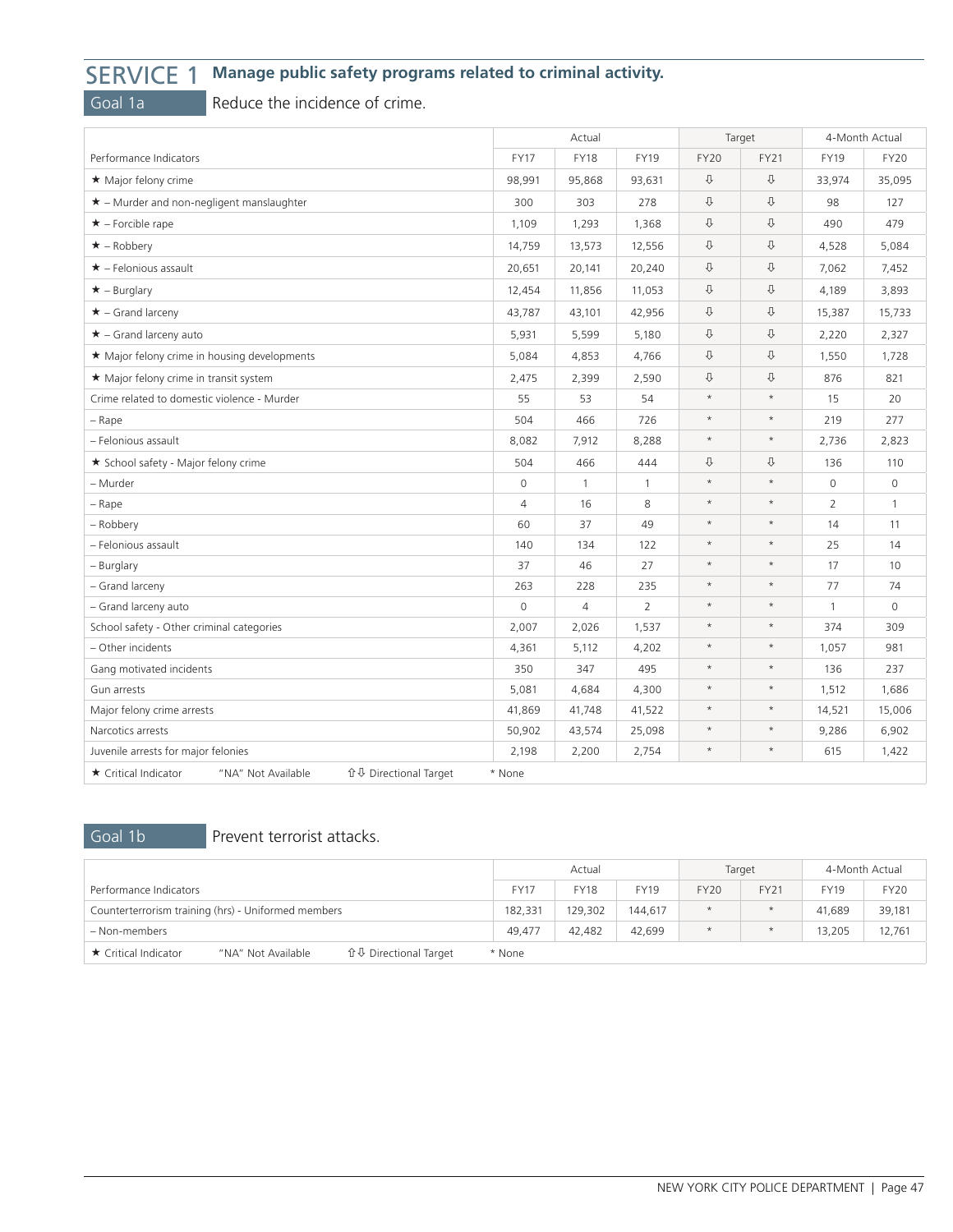Goal 1c

### Respond to police emergencies quickly.

|                                                                                                           | Actual      |             | Target      |             | 4-Month Actual |             |             |  |  |
|-----------------------------------------------------------------------------------------------------------|-------------|-------------|-------------|-------------|----------------|-------------|-------------|--|--|
| Performance Indicators                                                                                    | <b>FY17</b> | <b>FY18</b> | <b>FY19</b> | <b>FY20</b> | <b>FY21</b>    | <b>FY19</b> | <b>FY20</b> |  |  |
| End-to-end average response time to all crimes in progress (minutes: seconds)                             | 10:06       | 10:08       | 9:55        | $\star$     | $\star$        | 9:58        | 11:03       |  |  |
| End-to-end average response time to critical crimes in progress (minutes:seconds)                         | 6:49        | 6:44        | 6:38        | $\star$     | $\star$        | 6:39        | 6:56        |  |  |
| End-to-end average response time to serious crimes in progress (minutes:seconds)                          | 8:50        | 8:53        | 8:56        | $\star$     | $\star$        | 8:57        | 9:54        |  |  |
| End-to-end average response time to non-critical crimes in progress<br>(minutes:seconds)                  | 17:58       | 19:37       | 19:04       | $\star$     | $\star$        | 19:20       | 20:39       |  |  |
| Average response time to all crimes in progress (dispatch and travel time only)<br>(minutes)              | 8.0         | 8.1         | 7.9         | $\star$     | $\star$        | 7.9         | 9.0         |  |  |
| $\star$ Average response time to critical crimes in progress (dispatch and travel time<br>only) (minutes) |             | 4.8         | 4.7         | ⇩           | ⇩              | 4.8         | 5.0         |  |  |
| Average response time to serious crimes in progress (dispatch and travel time only)<br>(minutes)          |             | 7.0         | 7.0         | $\star$     | $\star$        | 7.1         | 8.0         |  |  |
| Average response time to non-critical crimes in progress (dispatch and travel time<br>only) (minutes)     |             | 16.9        | 16.3        | $\star$     | $\star$        | 16.6        | 18.4        |  |  |
| Crime in progress calls                                                                                   | 255,489     | 259,584     | 252,599     | $\star$     | $\star$        | 91,346      | 96,287      |  |  |
| ★ Critical Indicator<br><b>û ↓ Directional Target</b><br>"NA" Not Available<br>* None                     |             |             |             |             |                |             |             |  |  |

### Manage public safety programs related to traffic safety. **SERVICE 2**

Goal 2a

Reduce the incidence of traffic collisions, injuries and fatalities.

|                                                                                             | Actual      |             |             | Target      |         | 4-Month Actual |             |  |  |
|---------------------------------------------------------------------------------------------|-------------|-------------|-------------|-------------|---------|----------------|-------------|--|--|
| Performance Indicators                                                                      | <b>FY17</b> | <b>FY18</b> | <b>FY19</b> | <b>FY20</b> | FY21    | <b>FY19</b>    | <b>FY20</b> |  |  |
| ★ Traffic fatalities (motorist/passengers)                                                  | 63          | 81          | 81          | ⇩           | ⇩       | 35             | 29          |  |  |
| ★ Traffic fatalities (bicyclists/pedestrians)                                               | 148         | 128         | 137         | ⇩           | ⇩       | 38             | 48          |  |  |
| Driving while intoxicated (DWI) related fatalities                                          | 26          | 28          | 20          | $\star$     | $\star$ | 5              | 5           |  |  |
| DWI arrests                                                                                 |             | 6,738       | 5,826       | $\star$     | $\star$ | 1,986          | 1,685       |  |  |
| Total moving violation summonses (000)                                                      | 1,062       | 1,075       | 1,027       | $\star$     | $\star$ | 335            | 312         |  |  |
| - Summonses for hazardous violations                                                        |             | 942,684     | 902,482     | $\star$     | $\star$ | 296.477        | 276,174     |  |  |
| - Summonses for prohibited use of cellular phones                                           |             | 131,984     | 113,263     | $\star$     | $\star$ | 41,103         | 35,606      |  |  |
| <b>û ↓ Directional Target</b><br>$\star$ Critical Indicator<br>"NA" Not Available<br>* None |             |             |             |             |         |                |             |  |  |

### Manage public safety programs related to quality of life. **SERVICE 3**

Goal 3a

Reduce the incidence of quality-of-life violations.

|                                                                             | Actual      |             |             | Target      |             | 4-Month Actual |             |
|-----------------------------------------------------------------------------|-------------|-------------|-------------|-------------|-------------|----------------|-------------|
| Performance Indicators                                                      | <b>FY17</b> | <b>FY18</b> | <b>FY19</b> | <b>FY20</b> | <b>FY21</b> | <b>FY19</b>    | <b>FY20</b> |
| ★ Quality-of-life summonses                                                 | 279,117     | 168,104     | 128,265     | $\star$     | $\star$     | 52,777         | 43,844      |
| - Unreasonable noise summonses                                              | 4,325       | 1,785       | 1,160       | $\star$     | $\star$     | 565            | 540         |
| - Graffiti summonses                                                        |             | 0           |             | $\star$     | $\star$     | 0              | 0           |
| Graffiti arrests                                                            | 1,750       | 1,772       | .262        | $\star$     | $\star$     | 400            | 345         |
| <b>û ↓ Directional Target</b><br>★ Critical Indicator<br>"NA" Not Available | * None      |             |             |             |             |                |             |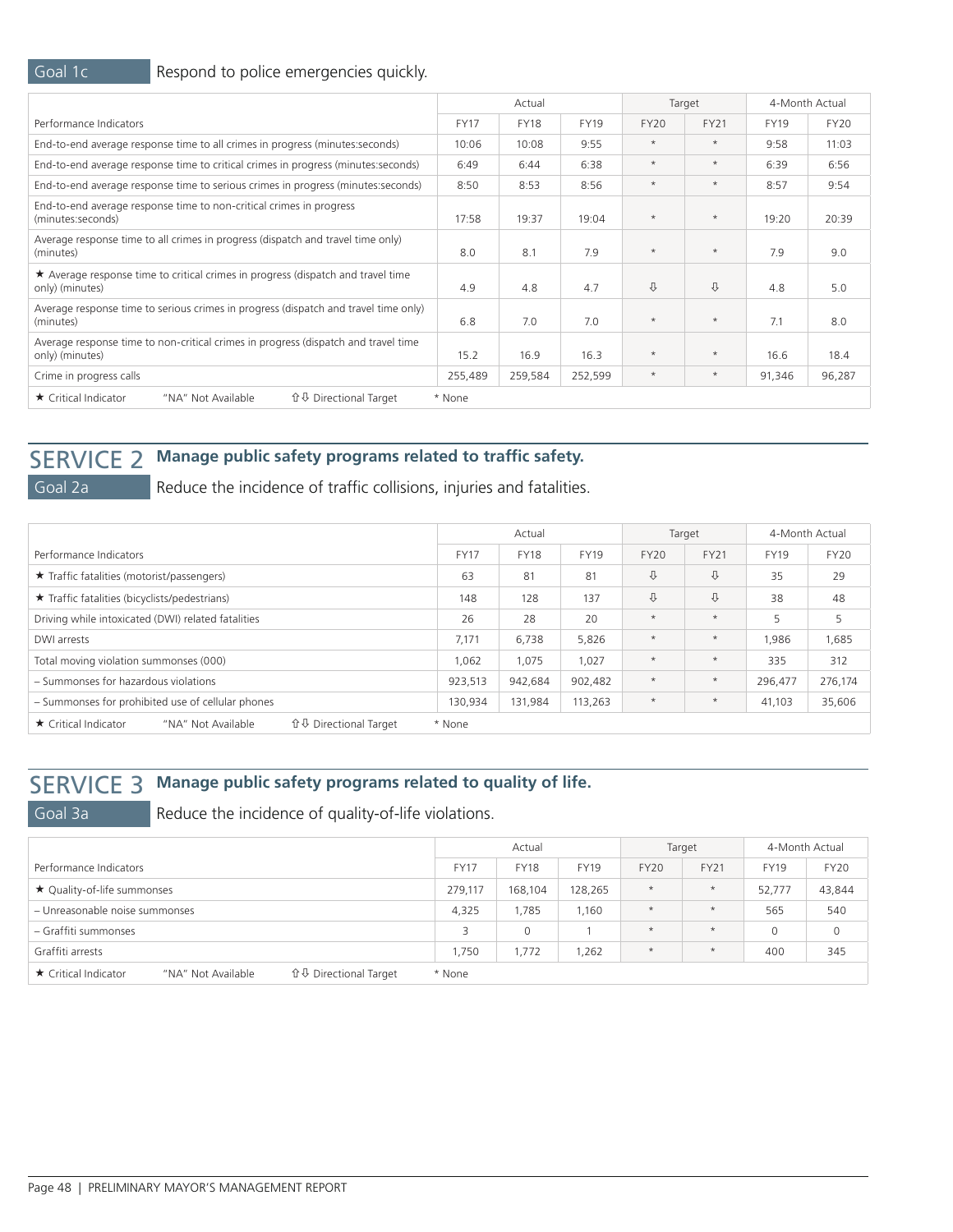### SERVICE 4 **Ensure courteous, professional and respectful interactions with the community.**

Goal 4a Improve police/community relations.

|                                                                                       | Actual      |             |             | Target      |             | 4-Month Actual |             |  |  |
|---------------------------------------------------------------------------------------|-------------|-------------|-------------|-------------|-------------|----------------|-------------|--|--|
| Performance Indicators                                                                | <b>FY17</b> | <b>FY18</b> | <b>FY19</b> | <b>FY20</b> | <b>FY21</b> | <b>FY19</b>    | <b>FY20</b> |  |  |
| ★ Courtesy, Professionalism and Respect (CPR) testing                                 | 8,167       | 7,698       | 5,028       | $\star$     | $\star$     | 1.762          | 1,656       |  |  |
| - Exceeds standard                                                                    | 9           |             | 3           | $\star$     | $\star$     |                | 0           |  |  |
| - Meets standard                                                                      |             | 7,619       | 4,992       | $\star$     | $\star$     | 1,753          | 1,644       |  |  |
| - Below standard                                                                      | 166         | 77          | 33          | $\star$     | $\star$     |                | 12          |  |  |
| Total civilian complaints against members of the service                              |             | 4,392       | 5,236       | $\star$     | $\star$     | 1,724          | 1,669       |  |  |
| <b>û ↓ Directional Target</b><br>★ Critical Indicator<br>"NA" Not Available<br>* None |             |             |             |             |             |                |             |  |  |

### AGENCY-WIDE MANAGEMENT

|                                                                                             | Actual      |             |             | Target      |             | 4-Month Actual |             |  |  |
|---------------------------------------------------------------------------------------------|-------------|-------------|-------------|-------------|-------------|----------------|-------------|--|--|
| Performance Indicators                                                                      | <b>FY17</b> | <b>FY18</b> | <b>FY19</b> | <b>FY20</b> | <b>FY21</b> | <b>FY19</b>    | <b>FY20</b> |  |  |
| Cases commenced against the City in state and federal court                                 | 2,115       | 2,065       | 2,084       | $\star$     | $\star$     | 693            | 643         |  |  |
| Payout (\$000)                                                                              | \$259,423   | \$205,084   | \$178,412   | $\star$     | $\star$     | \$41,858       | \$72,019    |  |  |
| Collisions involving City vehicles (per 100,000 miles)                                      |             | 4.3         | 4.4         | $\star$     | $\star$     | 4.5            | 4.5         |  |  |
| Workplace injuries reported (uniform and civilian)                                          | 6,626       | 6,829       | 6,654       | $\star$     | $\star$     | 2,351          | 2,527       |  |  |
| Violations admitted to or upheld at the Office of Administrative Trials and Hearings<br>(%) |             | 55%         | 50%         | $\star$     | $\star$     | 49%            | 56%         |  |  |
| <b>û ↓</b> Directional Target<br>$\star$ Critical Indicator<br>"NA" Not Available<br>* None |             |             |             |             |             |                |             |  |  |

### AGENCY CUSTOMER SERVICE

| Performance Indicators                                                      | Actual      |             | Target      |             | 4-Month Actual |             |             |
|-----------------------------------------------------------------------------|-------------|-------------|-------------|-------------|----------------|-------------|-------------|
| <b>Customer Experience</b>                                                  | <b>FY17</b> | <b>FY18</b> | <b>FY19</b> | <b>FY20</b> | <b>FY21</b>    | <b>FY19</b> | <b>FY20</b> |
| Completed requests for interpretation                                       | 288,561     | 291.745     | 275,981     | $\star$     | $\star$        | 105,814     | 99,277      |
| CORE facility rating                                                        | 92          | 96          | <b>NA</b>   | $\star$     | $\star$        | <b>NA</b>   | <b>NA</b>   |
| Calls answered in 30 seconds (%)                                            | 99%         | 99%         | 99%         | $\star$     |                | 99%         | 99%         |
| <b>û ↓ Directional Target</b><br>★ Critical Indicator<br>"NA" Not Available | * None      |             |             |             |                |             |             |

| Performance Indicators                                                                      | Actual      |             | Target      |             | 4-Month Actual |             |      |  |
|---------------------------------------------------------------------------------------------|-------------|-------------|-------------|-------------|----------------|-------------|------|--|
| Response to 311 Service Requests (SRs)                                                      | <b>FY17</b> | <b>FY18</b> | <b>FY19</b> | <b>FY20</b> | <b>FY21</b>    | <b>FY19</b> | FY20 |  |
| Percent meeting time to close – Residential Noise - Loud Music/Party (0.3 days)             | 87          | 91          | 91          | $\star$     | $\star$        | 91          | 97   |  |
| Percent meeting time to close – Residential Noise - Banging/Pounding (0.3 days)             | 84          | 89          | 88          | $\star$     | $\star$        | 87          | 95   |  |
| Percent meeting time to close – Noise - Street/Sidewalk (0.3 days)                          | 87          | 90          | 90          | $\star$     | $\star$        | 88          | 97   |  |
| Percent meeting time to close – Commercial Noise (0.3 days)                                 | 92          | 94          | 94          | $\star$     | $\star$        | 93          | 97   |  |
| Percent meeting time to close – Blocked Driveway - No Access (0.3 days)                     | 83          | 86          | 84          | $\star$     | $\star$        | 85          | 95   |  |
| <b>û ↓ Directional Target</b><br>"NA" Not Available<br>$\star$ Critical Indicator<br>* None |             |             |             |             |                |             |      |  |